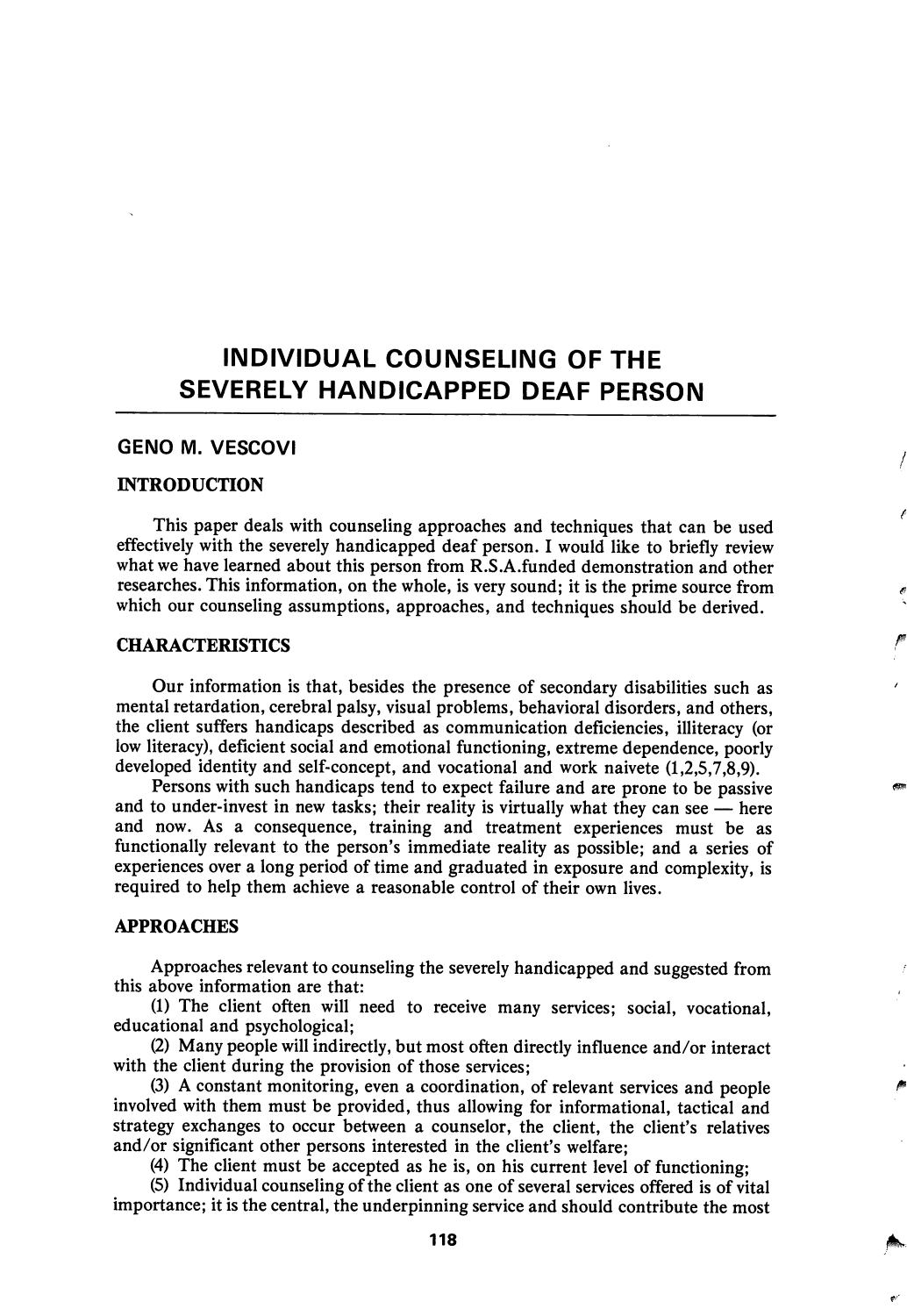toward the continuity and unification of all other services, and toward their desired outcomes;

(6) Individual counseling must be Reality Oriented; the client's "view of his world, i.e. his reality", must be understood while the realities of his environment are introduced to him.

#### ROLES AND TECHNIQUES

The service of individual counseling involves two basic roles for the counselor: he is first a "shaper"; second, he is a friend and confidant of the client.

As "shaper" the counselor acts on behalf of the client, representing the client's interests by sharing his knowledge of the client with other professionals, staff persons or family members; he has a hand in the planning, structuring, and to some extent, the implementation of client tasks and activities. His chief goals in this role are to make sure the others understand the client better so that their interventions are not contradictory but are relevant and effective; to be intimately familiar with what others are doing for the client and to the client so that he can communicate to the client some sense of what is going on, in effect, to help the client experience a measure of orderliness and purpose around him.

As "friend and confidant" the counselor interacts directly with the client. (This interaction is not necessarily characterized only by counselor/client conversation during structured "interviews" or "sessions"; it also includes, importantly, the counselor's being present with the client in and during different, sometimes informal, situations, activities and assignments engaged in by the client). The counselor is available and accessible, and he communicates by this a willingness to be with the client and an acceptance of him.

And, it is during these encounters between counselor and client that the most important work of counseling takes place, i.e., to help the client realize that he is growing, that he can confront some of his problems alone, when needed, and find solutions to them; that he can accept and feel comfortable with himself when alone and/or when in the presence of others; that he can take pleasure in and value achievement in employment. In sum, the counselor and the client together come to grips with the client's most serious handicaps: dependence, poor self-concept, and deficient social and emotional behavior.

#### PROCESS

To repeat, these hoped-for outcomes do not happen overnight, but over months, perhaps years. And, a counseling process over this period of time is unfolding. This "process" is anchored on the premise that significant communication between client and counselor has taken place. As crucial as this factor is, however, it (communica tion) should be viewed within a broader framework, such as outlined by Kaufer (7):

". . . . the availability of personnel with special communication skills is not a complete answer for many deaf clients: their deficiencies in language and concept development are so great that considerable effort must be devoted to improving their ability to comprehend and to communicate. The dimension of communication, therefore, is not simply one of interpreting or translating. It in cludes also an appreciation and understanding of deafness combined with specific knowledge of the communication patterns of deaf persons with low literacy and capacity for empathy and establishing rapport with such indi viduals" (p. 16).

Other elements in the counseling process are related to the following considerations: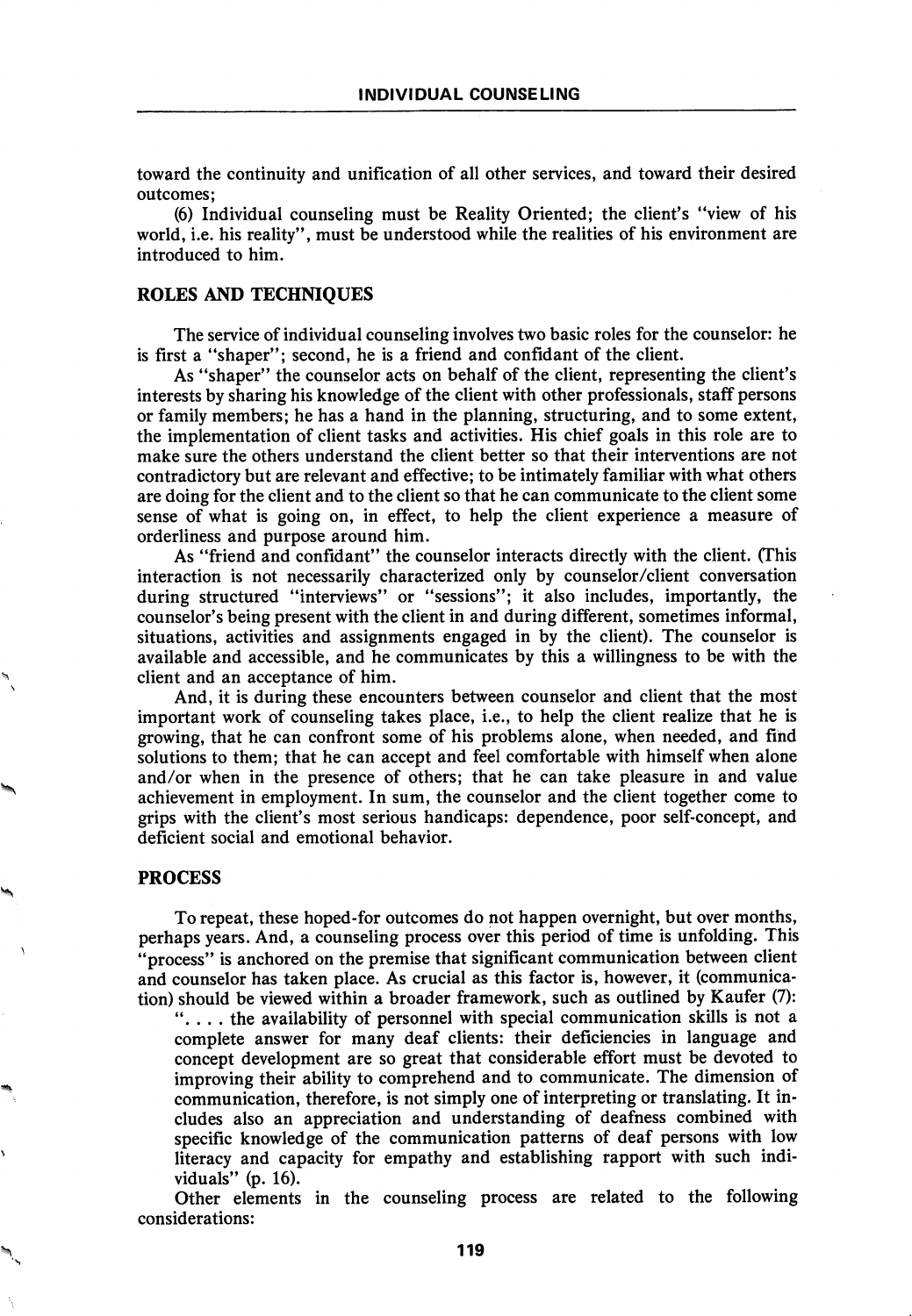(1) Awareness by counselor that failure has been a "way of life" for the client; that rehashing the client's previous failures and pointing out his current ones sets him up for the next failure, prompts him to court it;

(2) Recognition by counselor that the client must experience success, that success opportunities must be designed in small steps and intermediate goals;

(3) The client must know and understand what is expected from him; expectations must be realistic and positive but not exceeding the client's ability to live up to them;

(4) The client must be held to an accounting for his behavior, to accept responsibility for his actions and interpersonal relationships;

(5) That, for this client, engaging in required, structured and desirable behavior is more likely to result in improved attitudes; and that attempts to change client attitudes hoping this will lead to behavior change are not likely to be effective.

(6) The client must be treated as an important source of information about himself. . . and helped to realize that he is;

(7) Background and diagnostic information must be put together in such a way by the counselor that an overall concept of the client, i.e., of his salient handicaps and needs, is determined. The counselor must integrate or reject this data as it is his responsibility to build hypotheses of client problems and service needs.

This client is highly suggestible; often he is told (or comes to feel it from his observation of counselor behavior) that dubious treatments or mechanical aids recommended by others are "good for him" and therefore he should accept them, and does to no good purpose.

(8) Services: Specificity. . . the counselor arranges services of various kinds to be delivered at specific points in time and for specific purposes. Specificity and relevant sequencing of services are crucial factors in client growth.

(9) Counselor's use of services/treatments for his client by others, e.g., a workshop, tutoring, etc., must be characterized by continued counselor responsibility for client's progress; the counselor works with others for the sake of the client instead of "turning the client over" to others and thereby abdicating his responsibility.

## **CONCLUSION**

Attending this conference are several people who in the course of their work have literally lived among and with severely handicapped deaf persons, e.g., Sid Hurwitz, Larry Stewart, Ed Carney, Edna Adler, Ann Maclntyre, Gary Blake, Allen Sussman, Ernest Hairston, Doug Watson, Doug Rice, Tim Milligan, Brian Bolton, Bob Gonzales and myself. I think the others would agree with me that there is no way that written words can adequately convey our true experiences as counselors to the severely handicapped. At best words convey the flavor of the experience but not its conviction.

For one thing, like the client we worked with, we had to experience a counseling "process" in order to understand it, and "process" had a different meaning for each of us although we all experienced certain elements common to each meaning. It was the aim of this paper to faithfully represent the flavor of those elements.

#### REFERENCES

1. Blake, G. An experiment in serving deaf adults in a comprehensive rehabilitation center (Final Report SRS Grant No. RD-1932-S) Little Rock: Arkansas Rehabilitation Service, 1970.

2. Bolton, B., A profile of the multiply handicapped deaf young adult. Journal of Rehabilitation of the Deaf, 1972, 5(4), 7-11.